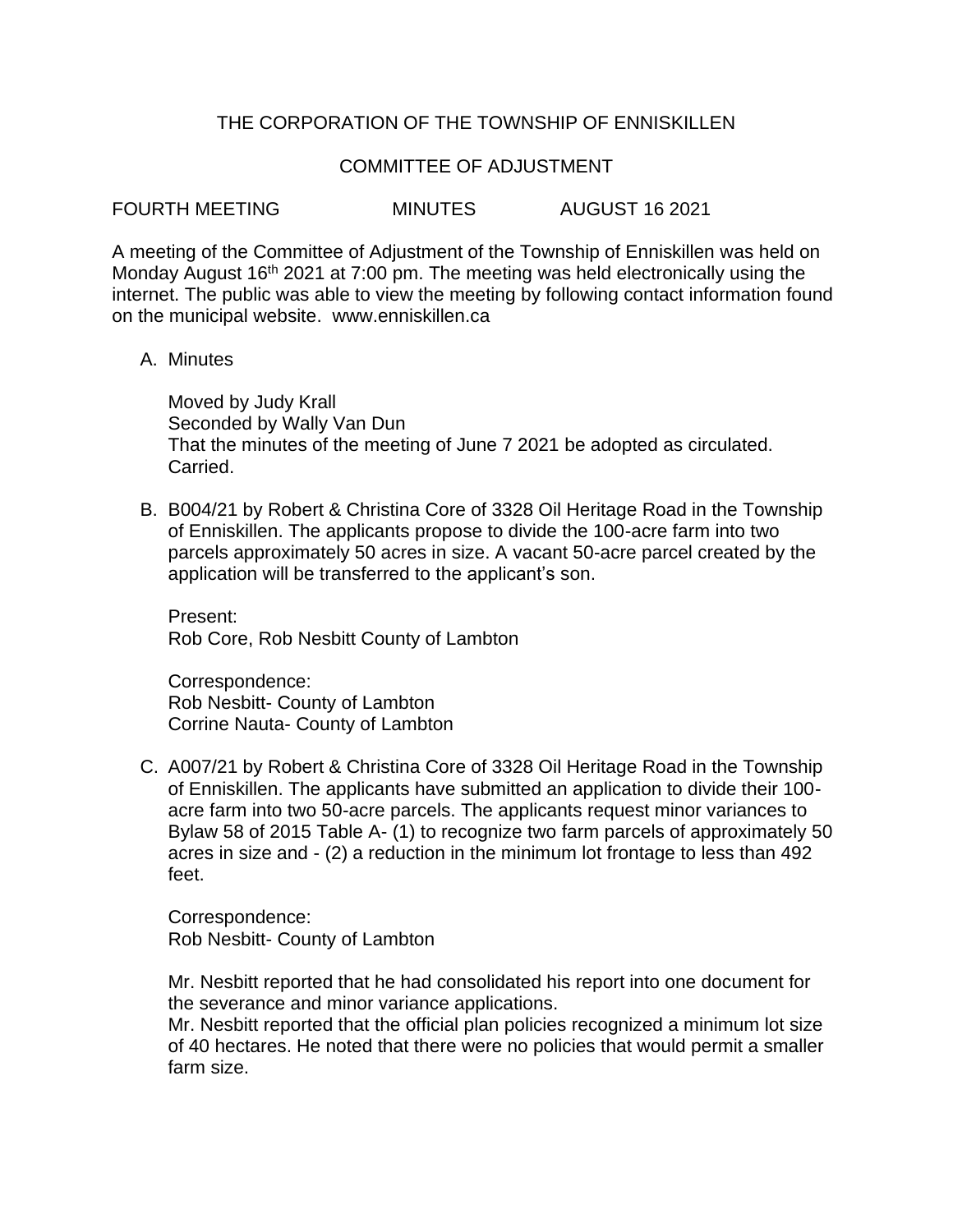Mr. Nesbitt reviewed the minor variance application noting that the requested changes did not meet the four tests of the Planning Act.

Mr. Nesbitt noted that the department could not support the severance application or the minor variance application.

Rob Core indicated that he had no further information to circulate to the committee.

He noted that the application would permit his son to engage in farming and provide the opportunity to live in the community.

Rob Core noted that the severance would address the merging of two fifty-acre parcels of land that had taken place when his father owned the property.

Judy Krall noted that the committee had turned down a severance on the same property for a 2-acre lot.

Judy Krall noted that she had no issue with the creation of two fifty-acre parcels in this situation.

### Moved by Judy Krall

Seconded by Mary Lynne McCallum

That severance application B004/21 be approved with conditions and that minor variance application A007/21 be approved to Bylaw 58 of 2015 Table A-(1) recognizing two farm parcels of approximately 50 acres in size and (2) a reduction the minimum lot frontage to less than 492 feet. Carried.

Conditions:

- 1. That a copy of the deed and survey in a form suitable for registration be deposited with the Secretary Treasurer.
- 2. That a fee of \$250.00 be paid to the Township of Enniskillen by cash or certified cheque.
- 3. That all conditions are to be fulfilled within one year of the notice of decision of this consent. The certificate of consent required by Section 53(42) of the Planning Act must be obtained within one year after notice of decision of this consent.
- 4. That the Township Road Superintendent review the access to the municipal road and where required that the applicant at their expense have installed an access approved by the Road Superintendent for the severed and remnant properties.
- 5. That the applicant be required to connect the severed lot to the municipal water system.
- 6. That the septic system location be included on a map and a copy provided to the Building Department for the property files.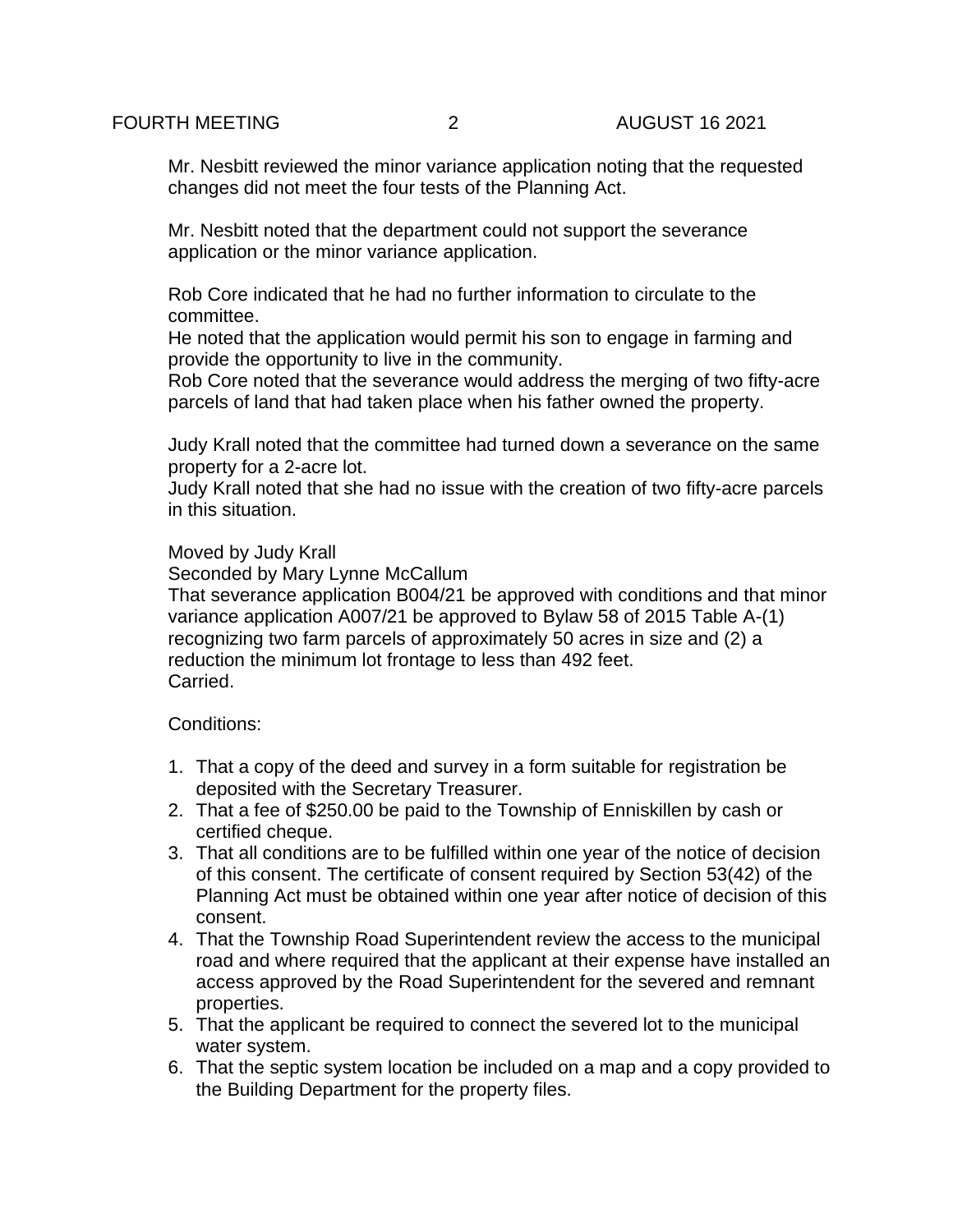7. That the severed farm lot be transferred into the ownership of the applicants' son.

EFFECT OF WRITTEN AND ORAL SUBMISSIONS:

Submissions were made by the applicants, County Planning and Development Services and Building Departments which helped the Committee make an informed decision with appropriate conditions of approval.

## REASONS:

The Committee of Adjustment considers it appropriate to create the 50-acre parcels to assist in the estate planning of the owners which would provide their son a farm property to construct a dwelling.

D. A008/21 by Randy & Jean Riley owners of 4515 Keating St., Oil City in the Township of Enniskillen. The applicants propose to increase the height of their accessory building to 6.7 meters. The applicants request minor variances to Bylaw 58 of 2015 Section 3.3.4 (e) to increase the detached accessory building height from 5.5 meters to 6.7 meters and Section 3.3.3 (d) to reduce the interior side yard from 3 meters to .89 meters.

Present: Randy Riley, Kim and Tom Wilkins and Rob Nesbitt County of Lambton

Correspondence: Rob Nesbitt- County of Lambton Kim and Tom Wilkins

Mr. Nesbitt reviewed his report noting that the applicants proposed to increase the height of the existing accessory building by one meter. He noted that due to the existing positioning of the building and the abutting properties the department could support the application.

# Moved by Judy Krall

Seconded by Mary Lynne McCallum

That minor variance application A008/21 be approved to Bylaw 58 of 2015 Section 3.3.4 (e) increasing the detached accessory building height from 5.5 meters to 6.7 meters and to Section 3.3.3 (d) reducing the interior side yard from 3 meters to .89 meters

CONDITIONS: No conditions